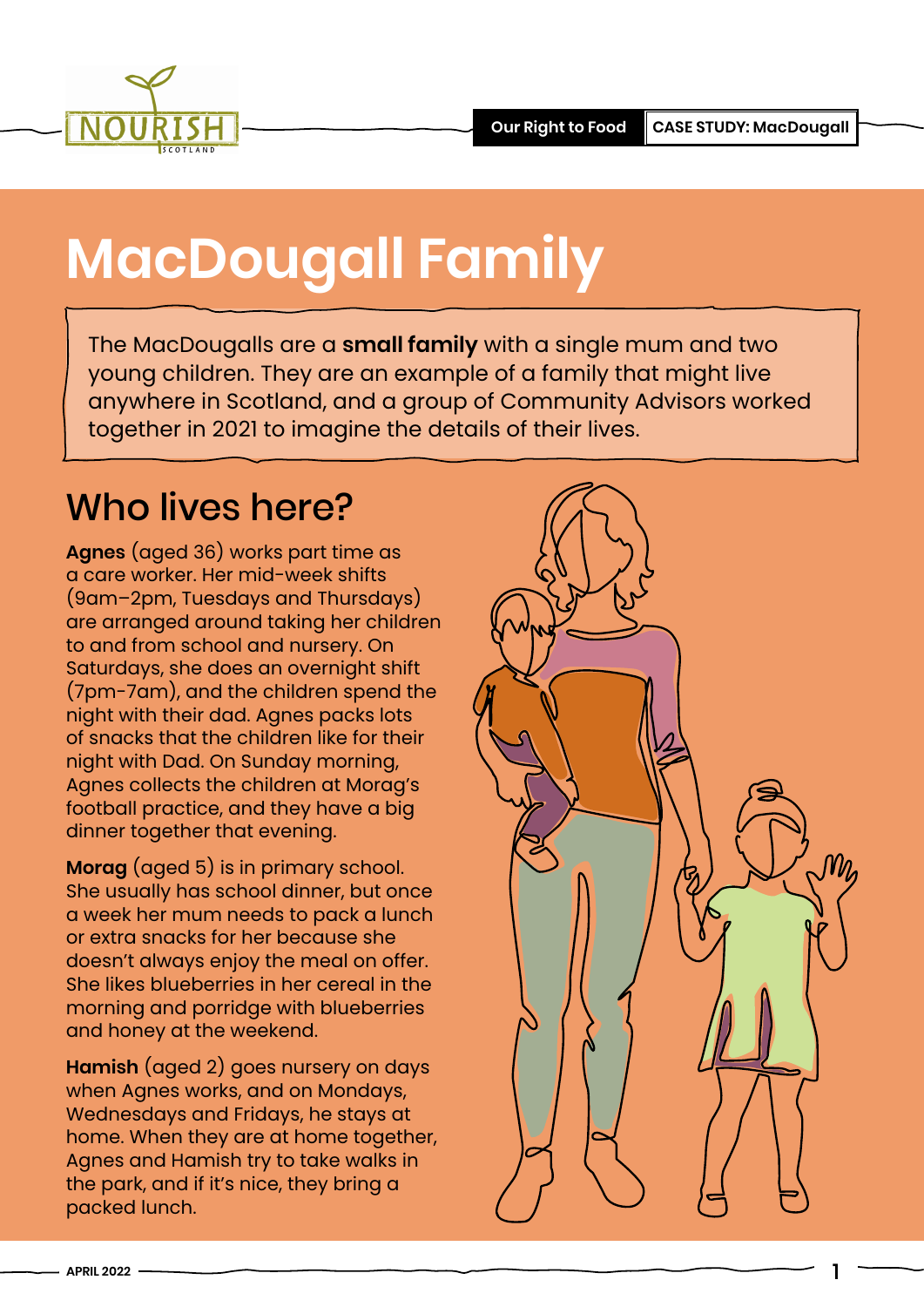## **Co-creating Our Families**

The **[Our Right to Food](https://www.nourishscotland.org/projects/our-right-to-food/)** project aims to understand what the right to food looks like for families living in Scotland, and how we'll know if we're making progress. We wanted to know what people in Scotland would choose as a healthy and enjoyable way to eat if incomes from wages and benefits were sufficient. We are doing this so that rights holders and decision makers can better identify how to make this accessible for all. The project is funded by the Joseph Rowntree Charitable Trust and delivered by Nourish Scotland.

In 2021, we worked with groups of Community Advisors to co-create four case study families living in two different household sizes:

- ◗ **Large family**: two adults with three children (aged 7, 10 and 15)
- $\blacksquare$  **Small family**: single parent with two young children (aged 2 and 5)

**Community Advisors** were people with experience shopping for, preparing and eating in families in today's Scotland. They have diverse cultural, geographic and socioeconomic backgrounds, and they worked together to cocreate case study families that they believed most people in Scotland would recognise.

Together, we explored how families in these household sizes are likely to shop, prepare and eat food each week to establish a strong understanding of current cooking and eating patterns. This helped the groups think about what the families would eat if everyone was

#### Packing Spaghetti Bolognese with Vegetables

Community Advisors created the foundation for the family's shopping list by imagining, discussing and negotiating each part of the day and week for the family members. For example, many group members thought Agnes would struggle to encourage her young children to eat vegetables at home. They decided that Spaghetti Bolognese was a good opportunity to include vegetables in a meal that everyone enjoys.

*"Bolognese is like – every person in the house loves spaghetti but also, I absolutely pack it vegetables and then cut them up really, really small because they end up just disintegrating, and they can't really tell the difference between the meat and the veg so they end up eating loads of veg and they don't know."*

*"Yeah. We do that. We grate courgette and carrot and chop up peppers small and onion and garlic. Yeah. I try to put in as much as possible."* (Group 4)

able to afford the food that keeps them healthy and well.

The shopping lists we developed together include the healthiest balance of foods that people with experience shopping for, preparing and eating in families could agree is a good fit for people's lives and *would* be enjoyed by most people in today's Scotland.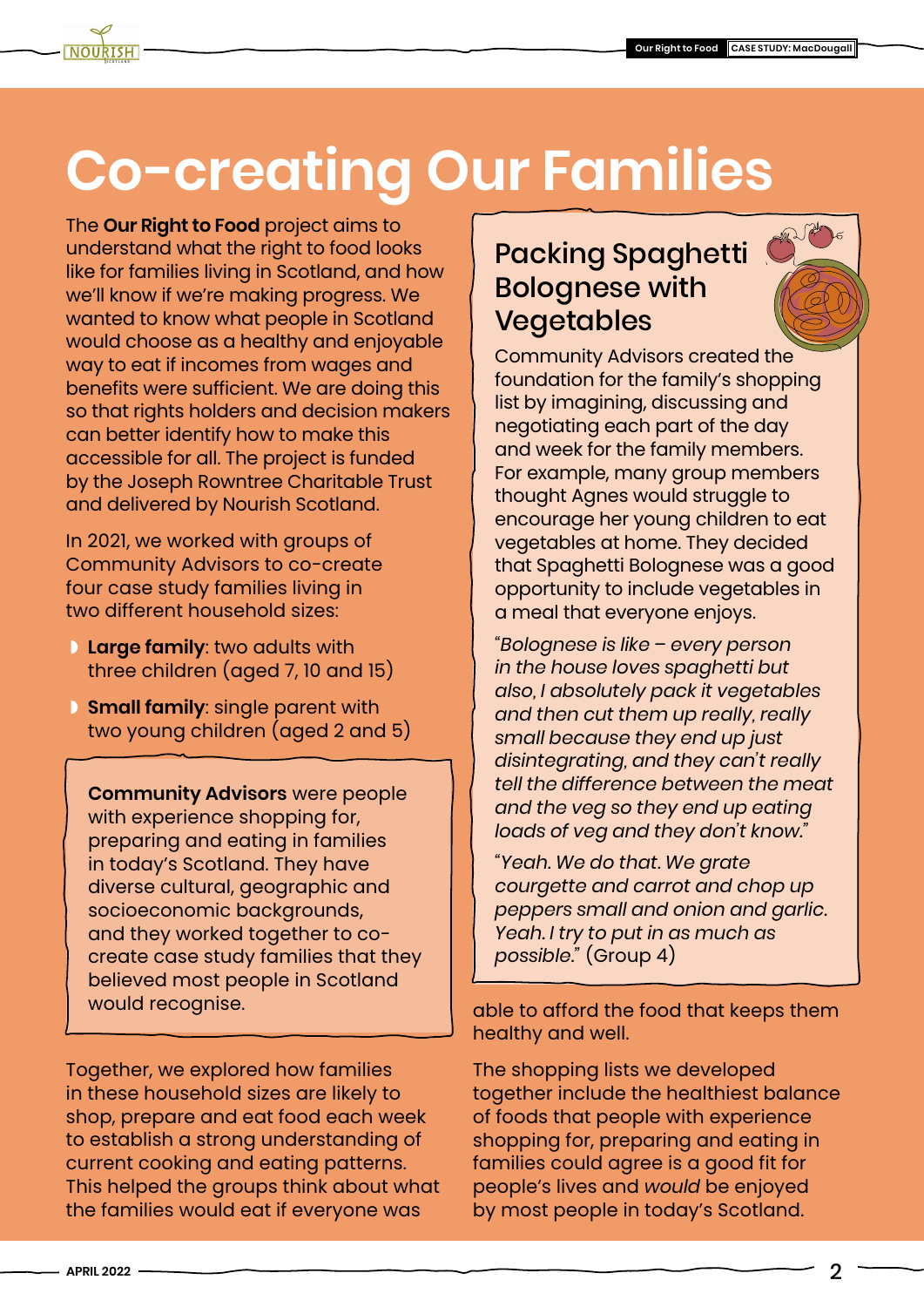### **Eating Patterns**

### Weekday Lunches

With Agnes' shift pattern, she doesn't really have time to eat lunch while she is at work. Instead, she tends to have a cup of tea with biscuits or fruit and a handful of nuts during a short break. Then she'll try to have a larger snack when she gets home after picking the children up from school and nursery.

Agnes chose to send **Hamish** to a nursery where snacks and meals are provided, because it is one less thing to worry about during the week. When they are at home together, she tends to make something they both like, such as a ham and cucumber sandwich, a bowl of tomato soup or beans on toast.

**Morag** usually likes what is on offer at school, so she only brings a packed lunch in one day per week. This helps Morag get the fruit and vegetables she needs and takes some pressure off Agnes during the week.



*… if he was in private daycare, he'd be receiving hot cooked lunch, so she wouldn't have to worry about that. So that would be some of the differences between being a childminder – or could go to the family to be looked after.*

*… private day care is a better setup for them because they're guaranteed that the workers are going to be there every day, and the childminder can maybe occasionally let you down.* **This mum doesn't have space for someone to let her down in her life***. So, I think this private nursery would be the best bet because she would get from – seven, half-past 7:00 right through to six half past 6:00 if need be.* (Group 4)



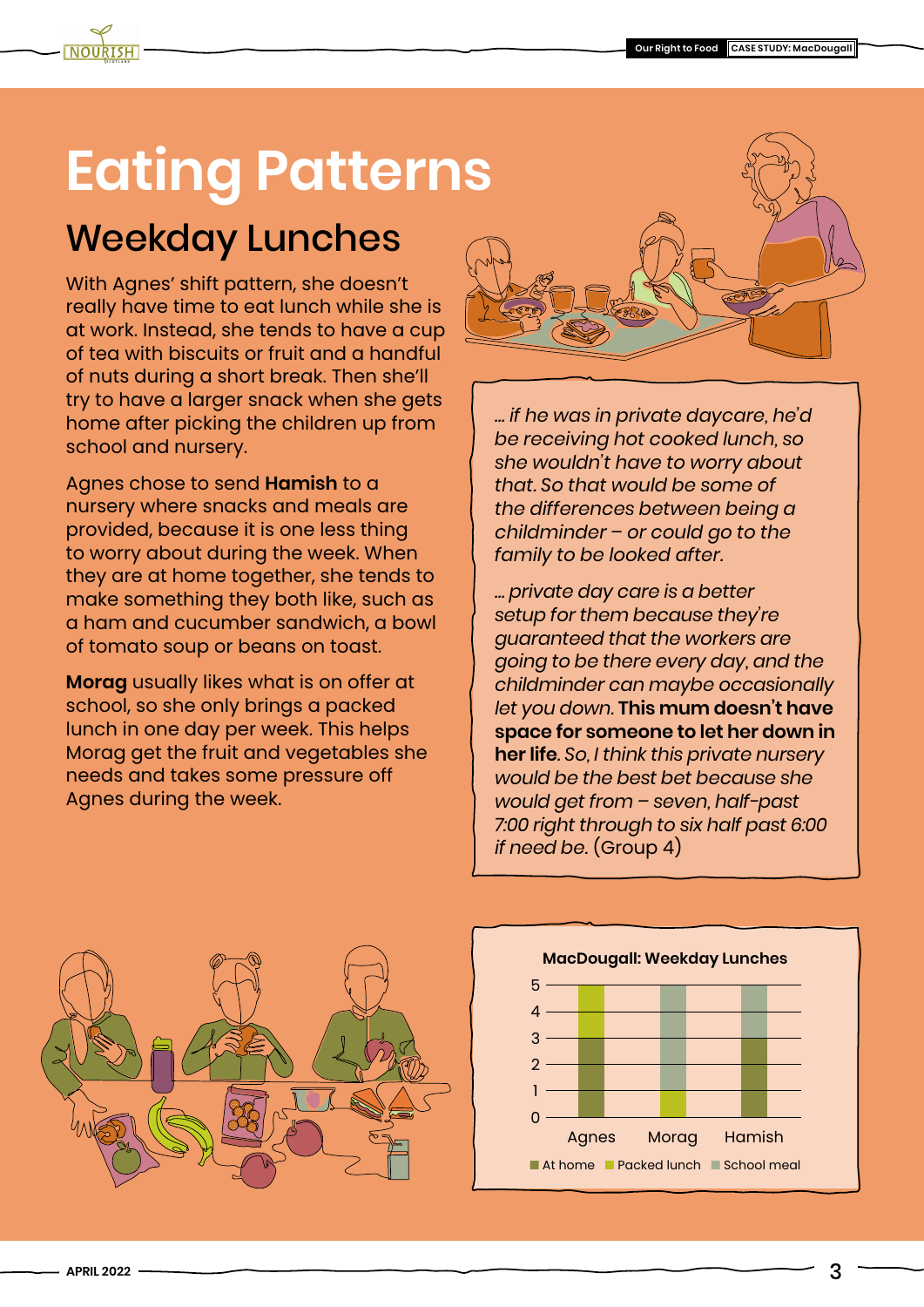

### Dinner preparation

On Friday evenings, Agnes and her children like to have a film night with pizza, wine (for mum) and a bag of popcorn to share. They usually have a cheese pizza from the supermarket and add toppings that were left over from the week, such as the end of a tin of sweetcorn or the last pieces of ham. The children usually have something simple at their dad's on Saturday evening, or they might have a McDonald's.

Agnes finds it difficult to go to restaurants with young children, but they do sometimes go out as a family for a birthday if another friend or family member is there to help out.





| <b>Scratch</b>     | Spaghetti Bolognese and garlic bread, Agnes also has salad (Wednesday)<br>Tuna mayo and sweetcorn baked potato (Thursday)<br>Chicken, bacon and lentil stew (Sunday) |
|--------------------|----------------------------------------------------------------------------------------------------------------------------------------------------------------------|
| <b>Assisted</b>    | <b>None</b>                                                                                                                                                          |
| <b>Assembled</b>   | Chicken nuggets, chips and peas (Monday)<br>Cheese and cucumber sandwich (Nora at work Saturday night)                                                               |
| <b>Convenience</b> | Daal with rice (Agnes) + Cottage pie (Morag and Hamish, Tuesday)<br>Supermarket pizzas (with added toppings) (Friday)                                                |
| <b>Takeaway</b>    | Rarely                                                                                                                                                               |
| <b>Eating out</b>  | <b>Rarely</b>                                                                                                                                                        |
| At father's        | Simple dinner or McDonald's (children, Saturday)                                                                                                                     |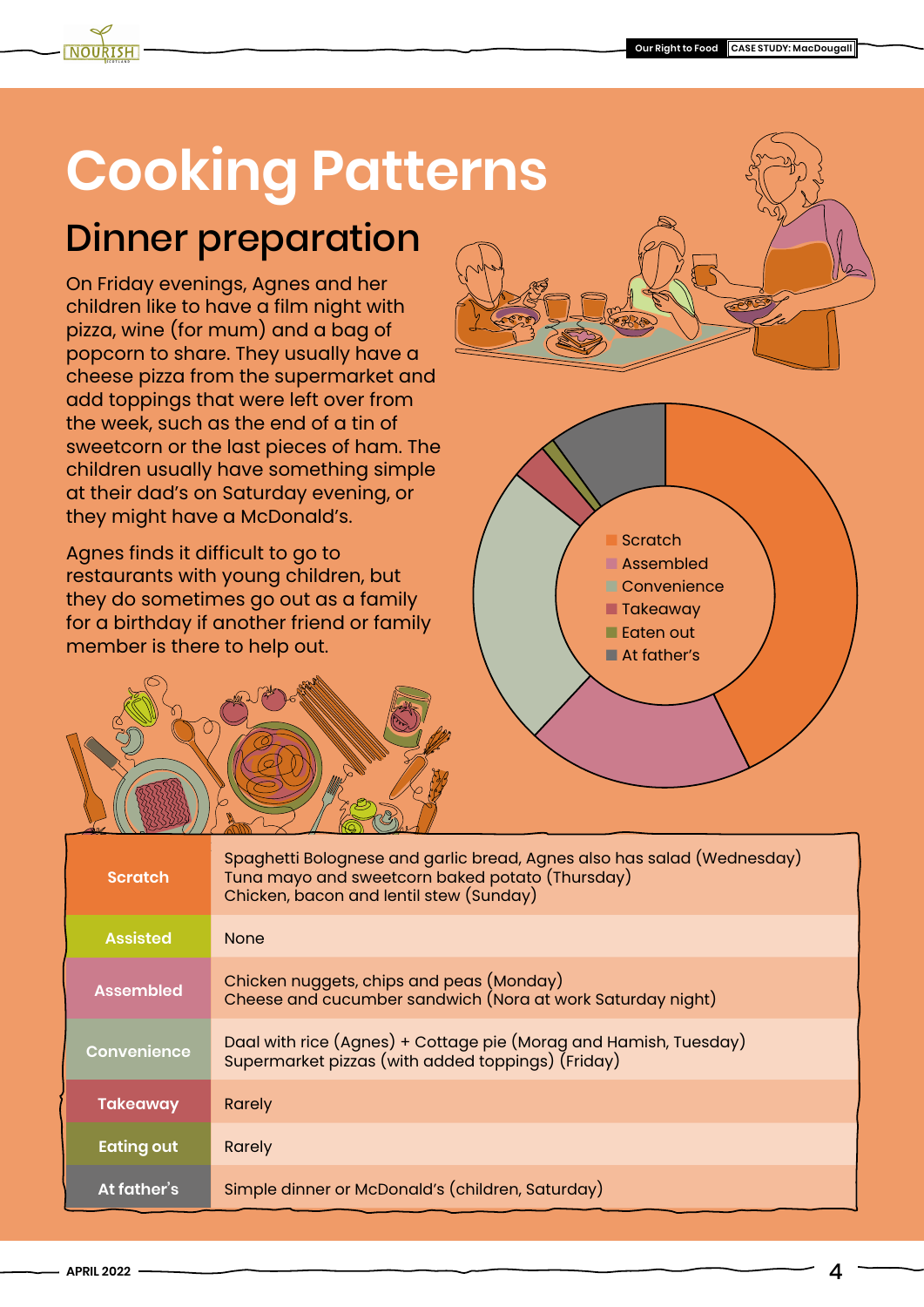### **Shopping List** What is included?

Each item on the family's shopping list comes from the discussions we had with groups of Community Advisors over a series of monthly meetings in 2021. Choices about what kind of foods, brands and amounts were all



negotiated by the group members, with input from public health nutritionists and the project team. They are an example of a **relatable, recognisable shopping list** for a similar sized household in Scotland today.

#### CLOSER LOOK: Beans, Pulses, Fish, Eggs, Meat and Dairy

| <b>Description</b>                                 | How many?      | How often do they buy this? |
|----------------------------------------------------|----------------|-----------------------------|
| Beans, pulses, fish, eggs, meat and other proteins |                |                             |
| Chicken Nuggets (450g)                             | 1              | Weekly                      |
| Cooked Ham Slices (100g)                           | 1              | Weekly                      |
| Tuna Steak in Sunflower Oil (110g)                 | $\overline{2}$ | Weekly                      |
| Bacon Rashers (10 per pack, 300g)                  | 1              | 3 times per month           |
| Baked Beans (4 x 415g tin)                         | 1              | 2 times per month           |
| Free Range Eggs (6 pack)                           | $\mathbf{I}$   | 2 times per month           |
| Beef Mince 15% Fat (500g)                          |                | 2 times per month           |
| Diced Chicken (400g)                               | 1              | 1-2 times per month         |
| Mixed Nuts (250g)                                  | ı              | 1-2 times per month         |
| Red Lentils (lkg)                                  | 1              | Less than monthly           |
| Dairy                                              |                |                             |
| Natural Yoghurt (150g pot)                         | $\overline{2}$ | Weekly                      |
| Yoghurt Petit Filous (4 pack x 85g)                | 1              | Weekly                      |
| Semi-Skimmed Milk (4 Pints)                        | 1              | 3-4 times per month         |
| Whole Milk (2 Pints)                               | 1              | 3-4 times per month         |
| Babybel (10 pack)                                  | 1              | 3 times per month           |
| Mature Cheddar (400g)                              | 1              | 2-3 times per month         |
| Greek Yoghurt (500g)                               | 1              | 2 times per month           |